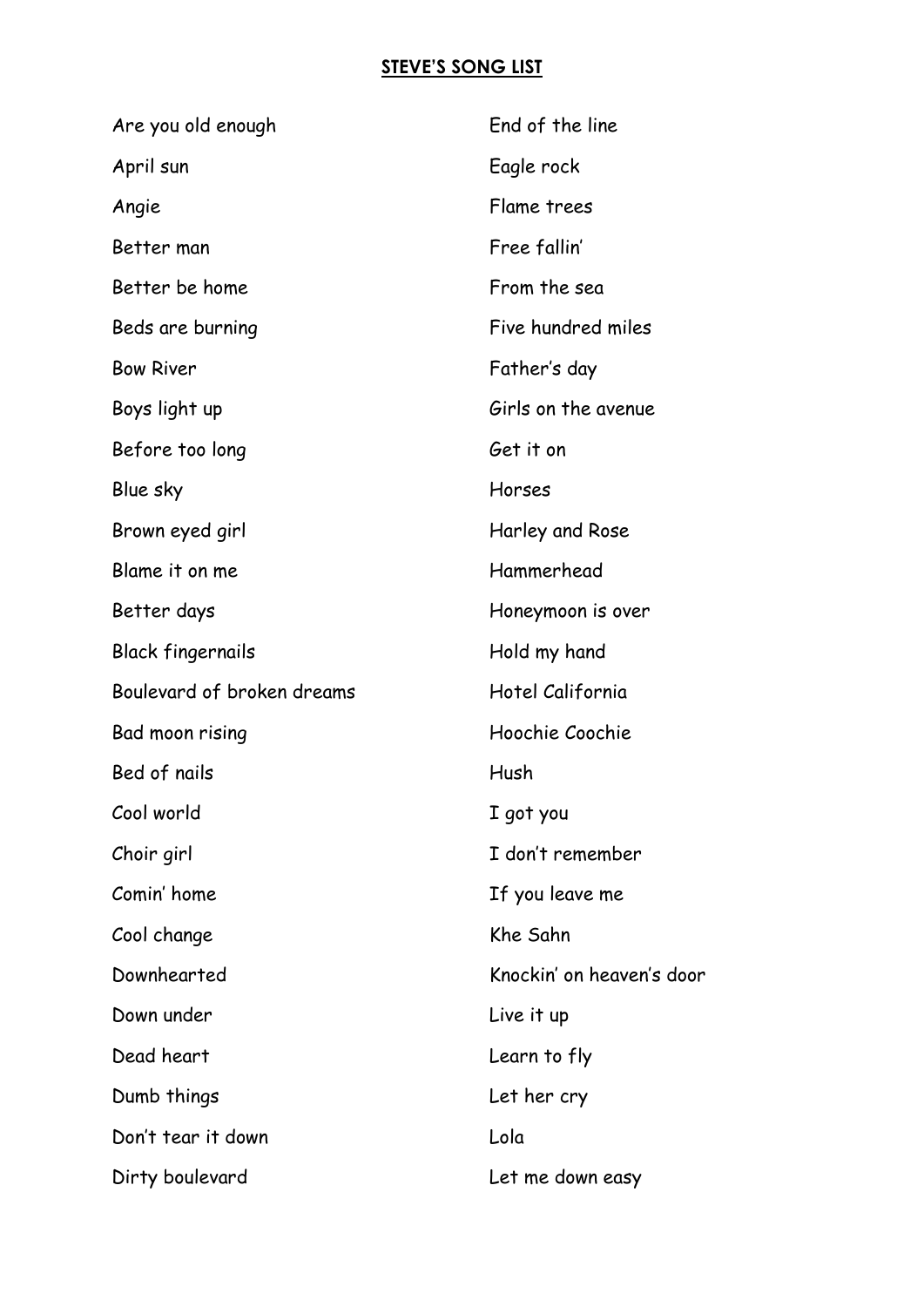## **STEVE'S SONG LIST**

| Long day                | Sex and candy                      |
|-------------------------|------------------------------------|
| Leaps and bounds        | To her door                        |
| Mean to me              | Times like these                   |
| Message to my girl      | Time of your life                  |
| Most people I know      | Tip of my tonque                   |
| Mr Jones                | Things don't seem                  |
| My baby                 | Too many times                     |
| Nips are getting bigger | The weight                         |
| Never tear us apart     | Throw your arms                    |
| One perfect day         | The gambler                        |
| Oh no not you again     | Under the Milky Way                |
| Only natural            | Who can it be                      |
| Only wanna be with you  | Wish you well                      |
| Proud Mary              | Wish you were here                 |
| Put your lights on      | What's my scene                    |
| Reckless                | Wonderwall                         |
| Runaway train           | Won't back down                    |
| Razors edge             | When the war is over               |
| Solid rock              | Way out west                       |
| Shape I'm in            | Watch over me                      |
| <b>Shivers</b>          | Wild world                         |
| Still havin' fun        | You are all I have                 |
| Sweet home Alabama      | You can't always get what you want |
| Still in love           | Zebra                              |
| Slippin' away           |                                    |
| Sounds of then          |                                    |

Slave